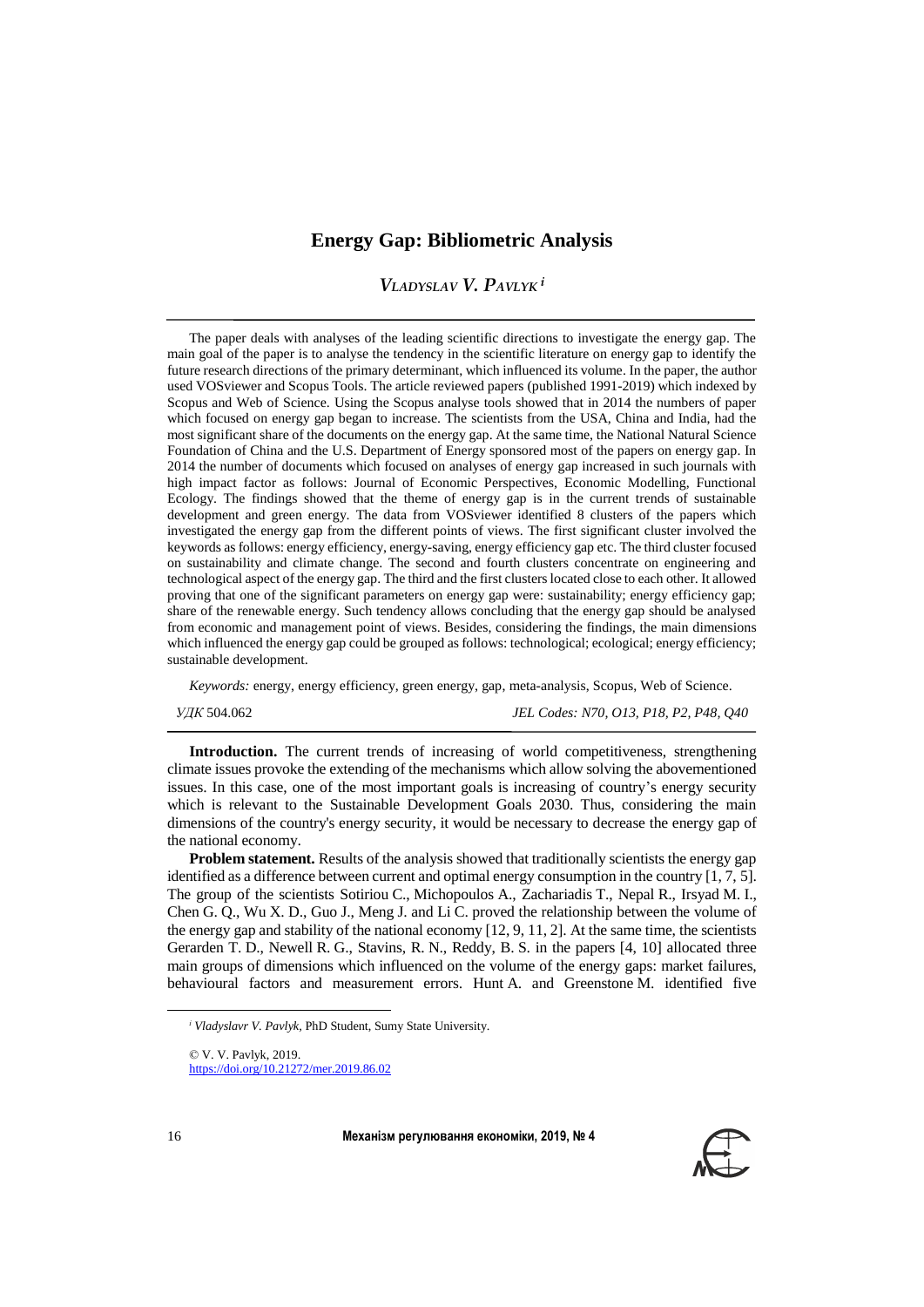parameters which impacted on the energy gap, such as: economic potential, technological, growth potential, social potential and available social capital. Besides, the range of the scientists proved that volume of energy gap directly relates from the share of the renewable energy in the country's energy balance and quantity of green investments on energy efficiency projects [\[6,](#page-5-9) [8,](#page-5-10) [3\]](#page-5-11).

The findings allow concluding that the universal approach to identify the parameters which influenced the energy gap has not accepted by the worldwide scientific community.

**The purpose of the research** is to analyse the tendency in the scientific literature on energy gap as a core element of the country's energy security to identify the main dimensions which have an impact on it.

**Results of the research.** For the analysis, the papers indexed by the Scopus and Web of Science were used. Using of Scopus tools showed that the numbers' pics of documents on energy gap was in 1994, 2003, 2007. In 2014 the numbers of paper which focused on energy gaps issues began to increase. It could be proved by spreading climate issues around the world. In 2019 the number of documents which analysed green intellectual capital was increased by 129 % compared with the 2014 year (Figure 1).



Figure 1. The dynamic of papers' number on energy gap in Scopus [developed by the Pavlyk V. using Scopus Analyse Tool]

At the same time, the energy gap was analysed within of subject area as follows: Business and Management, Social Sciences, Multidisciplinary – 20 %; Material Science – 24 %; Physics and Astronomy  $-25$  % (Figure 2). The findings allow concluding that scientists focused on the technological aspects of the energy gap. In this case, it is proved that not a lot of investigations analysed the energy gap from the economic point of view.

The analysis by country showed that mostly the scientists with the USA, China, India and Japan affiliations investigated the energy gap issues. The top countries' affiliation of the scientists who studied the green intellectual capital issues showed in Figure 3.

At the same time, the National Natural Science Foundation of China (10 650 papers) and the U.S. Department of Energy (2 000 articles) sponsored the most significant share of the investigations on the energy gap.

**Mechanism of Economic Regulation, 2019, No 4** 17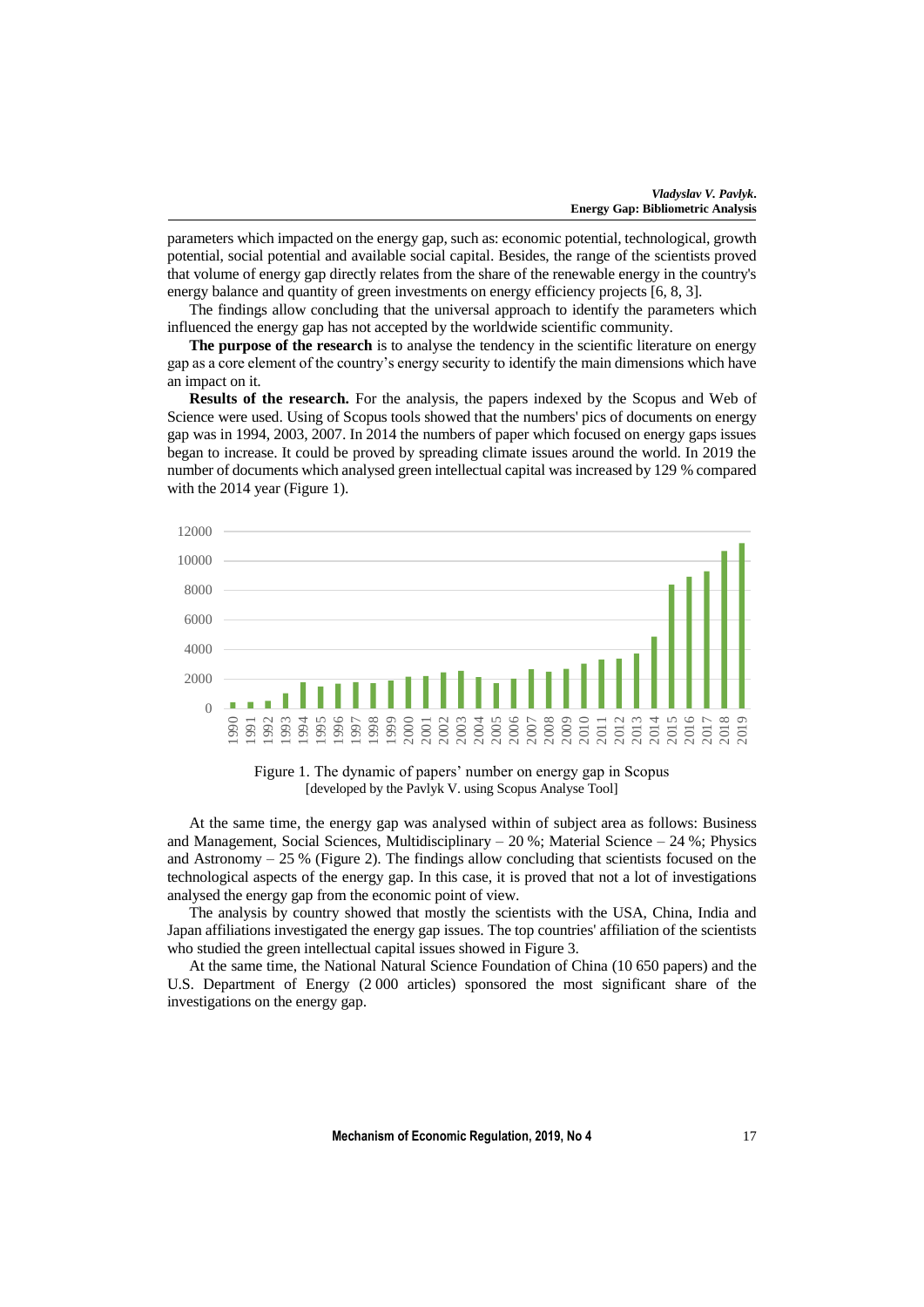



Figure 2. The subject's areas of the papers on energy gap in Scopus [developed by the Pavlyk V. using Scopus Analyse Tool]



Figure 3. The country's affiliation of the scientists which analysed the energy gap issues [developed by the Pavlyk V. using Scopus, Web of Science and VOSviewer]

18 **Механізм регулювання економіки, 2019, № 4**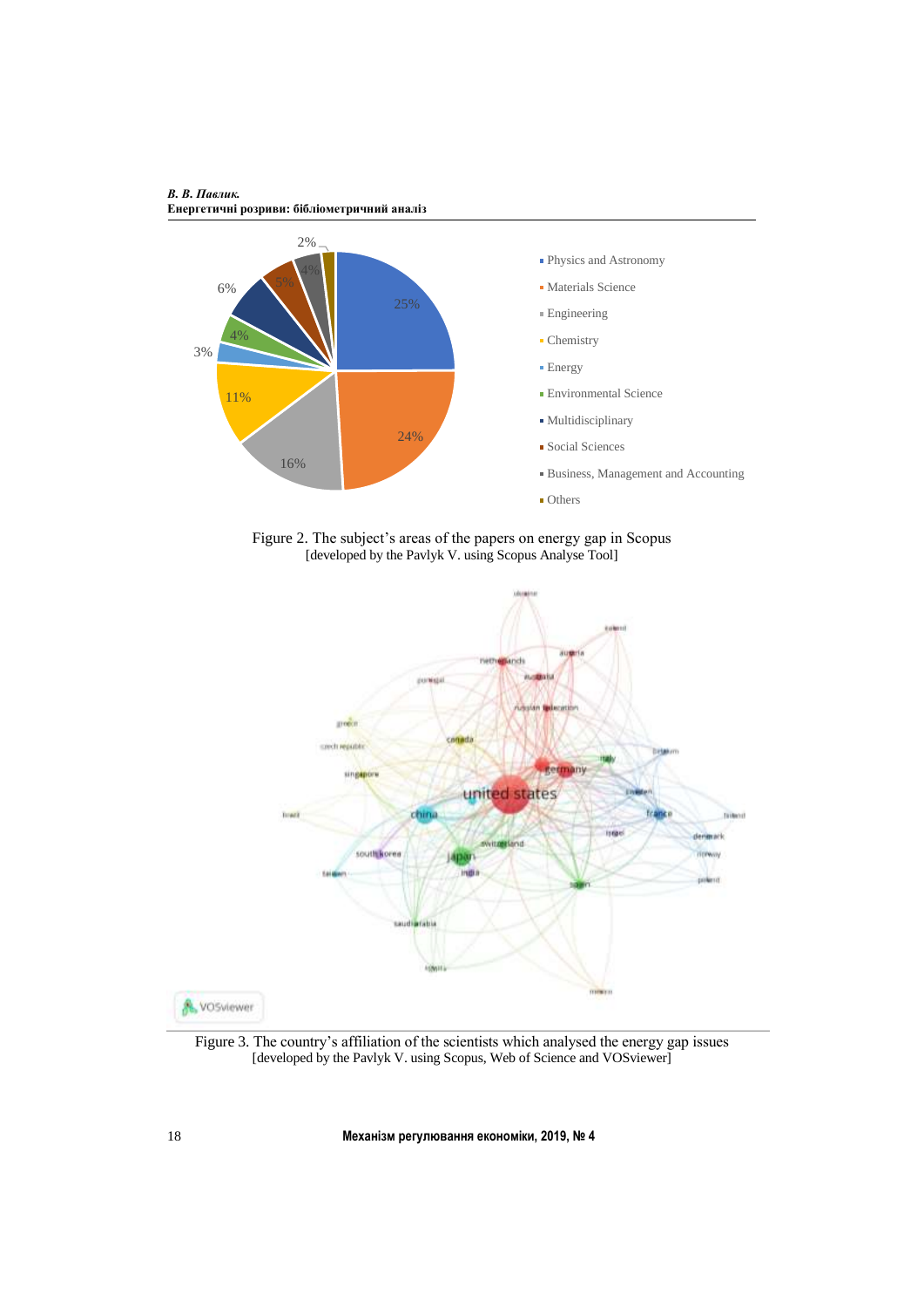The results of the analysis showed that the most cited paper was published in the high ranked Scientific Journal as follows:

- Journal of Economic Perspectives (SNIP 6.69).
- Energy and Environmental Science (SNIP 4.62).
- Functional Ecology (SNIP 1.77).

A VOSviewer

• Renewable and Sustainable Energy Reviews (SNIP 3.69).

The most cited (with citation more 3000 times) authors on energy gap were Snaith H., Kim J., Gratzel M. (Figure 4). At the same time, the chines scientists have the most significant share of the papers Zhang I., Zhang H., Wang Y.



Figure 4. The scientific clusters of the authors who analysed the energy gap [developed by the Pavlyk V. using Scopus, Web of Science and VOSviewer]

The findings from VOSviewer identified 8 clusters of the scientific papers which analysed of the energy gap from the different points of views (Figure 5).

Thus, the most significant group (red cluster) contains the papers which analysed the energy gap from the energy efficiency point of view. The second and fourth clusters could be named as a technological cluster. These clusters combined papers which contained the keywords as follows: solar cell, power generation, energy conversion, photocatalyst, adsorption etc. The third cluster merged 19 items which focused on climate change, economic issues of the energy gap, CO2 emissions, food print, sustainability etc.

**Mechanism of Economic Regulation, 2019, No 4** 19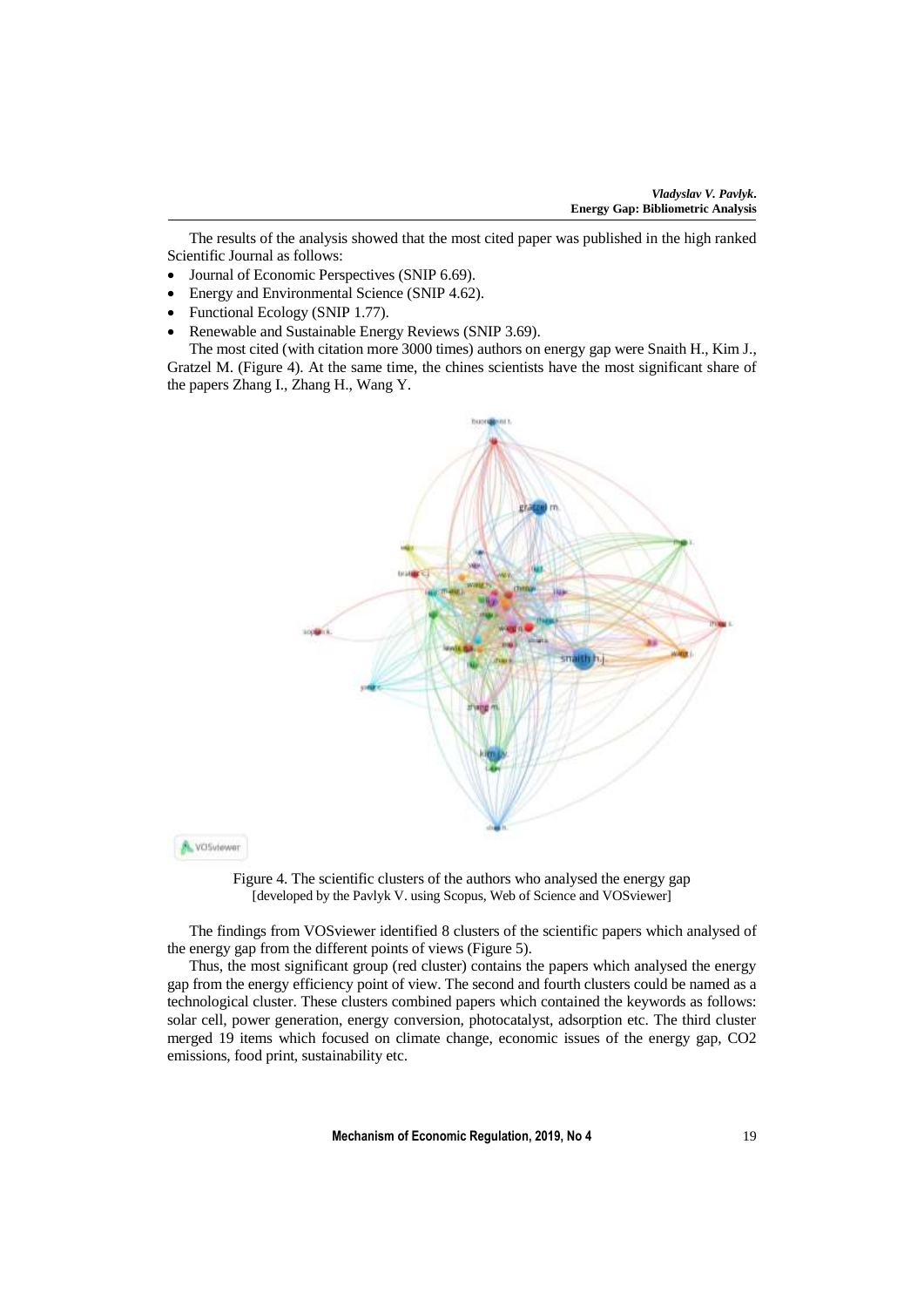*В. В. Павлик.*  **Енергетичні розриви: бібліометричний аналіз**

**A VOSviewer** 





Noted, that first cluster closes located to the third cluster. It means the stronger relations between that scientific clusters. Such results showed that despite the range papers which analysed

of the energy gap from the technical point of view the actual is explaining the energy gap from economic, sustainable development and climate changes points of views. Thus, considering the findings from Figure 4, the most related areas with the energy gap were

energy efficiency, sustainable development, climate change, renewable energy.

**Conclusions and prospects of further research.** The findings proved that the energy gap is a new direction for investigation which formed in separate scientific school. The numbers of papers become increased from the 2014 year. The findings from VOSviewer allow identifying 8 clusters; 2 of them have a close relationship. The first most significant cluster involved the keywords as follows: energy efficiency, energy-saving, energy efficiency gap etc. The third cluster focused on sustainability and climate change. The 2nd and 4th clusters concentrate on engineering and technological aspect of the energy gap. Such tendency allows concluding that the energy gap should be analyzed from the economic and management point of views. Besides, considering the findings, the main dimensions which influenced the energy gap could be grouped as follows: technological; ecological; energy efficiency; sustainable development. For further analysis, it would be necessary to analyse the most significant time of analysing. The findings focused on a strict combination of keywords which limited the applications of results. The cluster authors analysis would allow visualising and identifying scientific schools and scientists' cooperation in further investigation.

**Funding:** This research was funded by the grant from the Ministry of Education and Science of Ukraine (Nos. g/r No 0117U003932).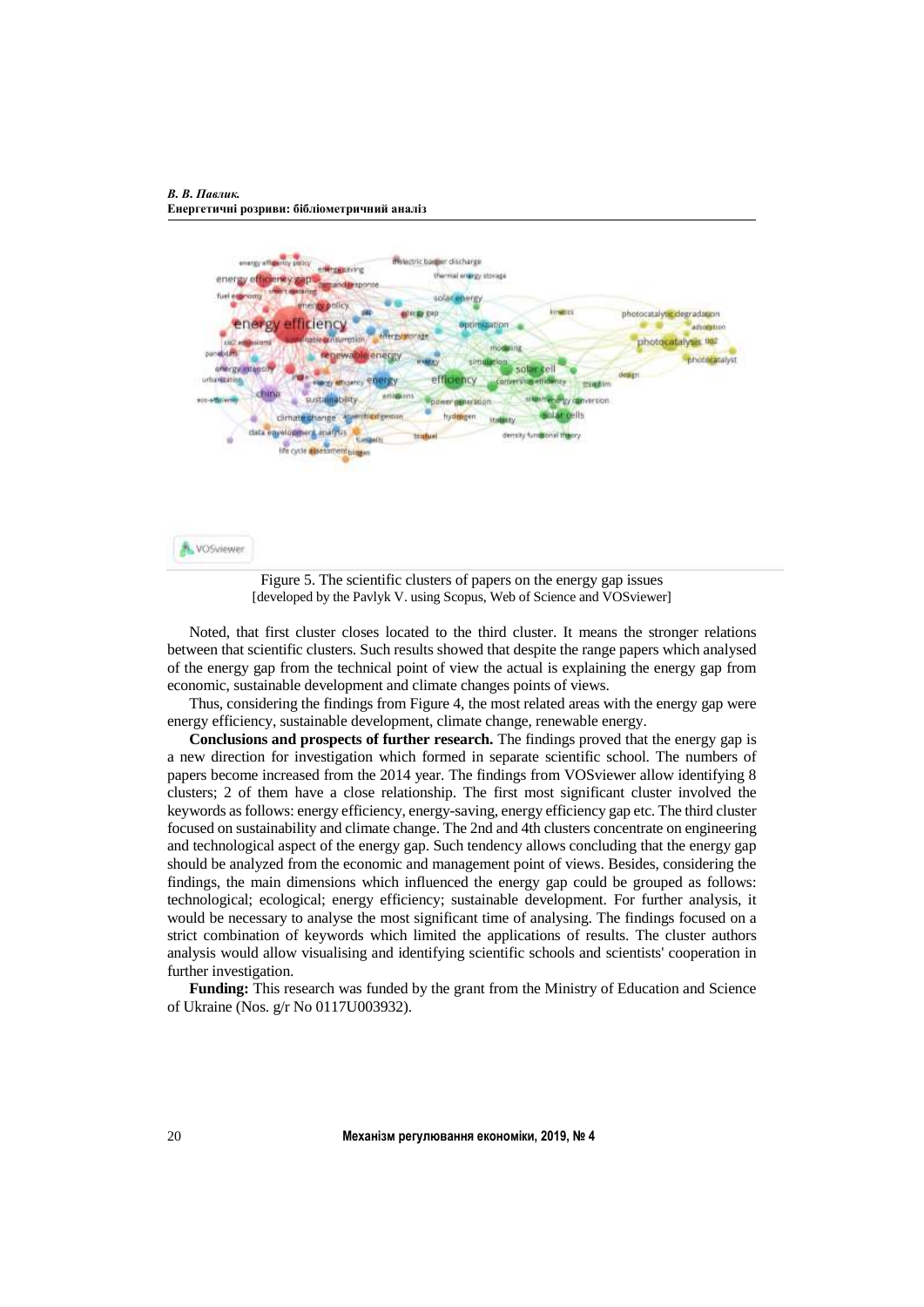#### **References**

- <span id="page-5-0"></span>1. Backlund, S., Thollander, P., Palm, J., & Ottosson, M. (2012). Extending the energy efficiency gap. *Energy Policy*, 51, 392-396.
- <span id="page-5-6"></span>2. Chen, G. Q., Wu, X. D., Guo, J., Meng, J., & Li, C. (2019). Global overview for energy use of the world economy: Household-consumption-based accounting based on the world input-output database (WIOD). *Energy Economics*, *81*, 835-847.
- <span id="page-5-11"></span>3. Chirichenko, Y., & Fisunenko, N. (2018). Marketing determinants of the development of the investment market: innovations in the assessment of demand and supply (case study for the construction industry). *Marketing and Management of Innovations*, 3, 81-94.
- <span id="page-5-7"></span>4. Gerarden, T. D., Newell, R. G., & Stavins, R. N. (2017). Assessing the energy-efficiency gap. *Journal of Economic Literature*, 55(4), 1486-1525.
- <span id="page-5-2"></span>5. Hunt, A., & Greenstone, M. (2012). Is There an Energy Efficiency Gap? *Journal of Economic Perspectives*,26 (1), 3-28.
- <span id="page-5-9"></span>6. Ibragimov, Z., Lyeonov, S., & Pimonenko, T. (2019). Green investing for SDGS: EU experience for developing countries. *Economic and Social Development: Book of Proceedings*, 867-876.
- <span id="page-5-1"></span>7. Jaffe, A. B., & Stavins, R. N. (1994). The energy-efficiency gap What does it mean? *Energy policy*, 22(10), 804-810.
- <span id="page-5-10"></span>8. Lyeonov, S., Pimonenko, T., Bilan, Y., Štreimikienė, D., & Mentel, G. (2019). Assessment of Green Investments' Impact on Sustainable Development: Linking Gross Domestic Product Per Capita, Greenhouse Gas Emissions and Renewable Energy. *Energies*, 12(20), 3891.
- <span id="page-5-4"></span>9. Nepal, R., al Irsyad, M. I., & Nepal, S. K. (2019). Tourist arrivals, energy consumption and pollutant emissions in a developing economy–implications for sustainable tourism. *Tourism Management*, *72*, 145-154.
- <span id="page-5-8"></span>10. Reddy, B. S. (2003). Overcoming the energy efficiency gap in India's household sector. *Energy Policy*, 31(11), 1117–1127.doi:10.1016/s0301-4215(02)00220-3
- <span id="page-5-5"></span>11. Scott, K., Giesekam, J., Barrett, J., & Owen, A. (2019). Bridging the climate mitigation gap with economy‐wide material productivity. *Journal of Industrial Ecology*, *23*(4), 918-931.
- <span id="page-5-3"></span>12. Sotiriou, C., Michopoulos, A., & Zachariadis, T. (2019). On the cost-effectiveness of national economy-wide greenhouse gas emissions abatement measures. *Energy policy*, *128*, 519-529.

*Manuscript received* 12 April 2017

### **Енергетические разрывы: библиометрический анализ**

## *ВЛАДИСЛАВ ВЛАДИМИРОВИЧ ПАВЛИК \**

**\*** *аспирант, Сумский государственный университет, ул. Р.-Корсакова, 2, г. Сумы, 40007, Украина, тел.: 00-380-542-687952, e-mail: pavlyk.v@gmail.com*

В статье определены основные научные направления исследования энергетических разрывов с целью выявления основных детерминант, влияющих на их величину. Для анализа автором использовано програмное обеспечения VOSviewer и внутренние инструменты анализа наукометрической базы данных Scopus. В статье рассмотрены статьи, которые опубликованны в период с 1991 по 2019 годы и индексируются наукометрическими Базами данных Scopus и Web of Science. Результаты использования инструментов анализа наукометрической базы данных Scopus показали, что в 2014 году количество научных статей, посвященных исследованию энергетических разрывов, начала увеличиваться. При этом наибольшее количество статей было опубликовано учеными из США, Китая и Индии. В то же время, чаще всего исследования вопросов энергетических разрывов было осуществлено Национальным фондом естествознания Китая и Министерством энергетики США. Следует отметить, что статьи по анализу энергетических

**Mechanism of Economic Regulation, 2019, No 4** 21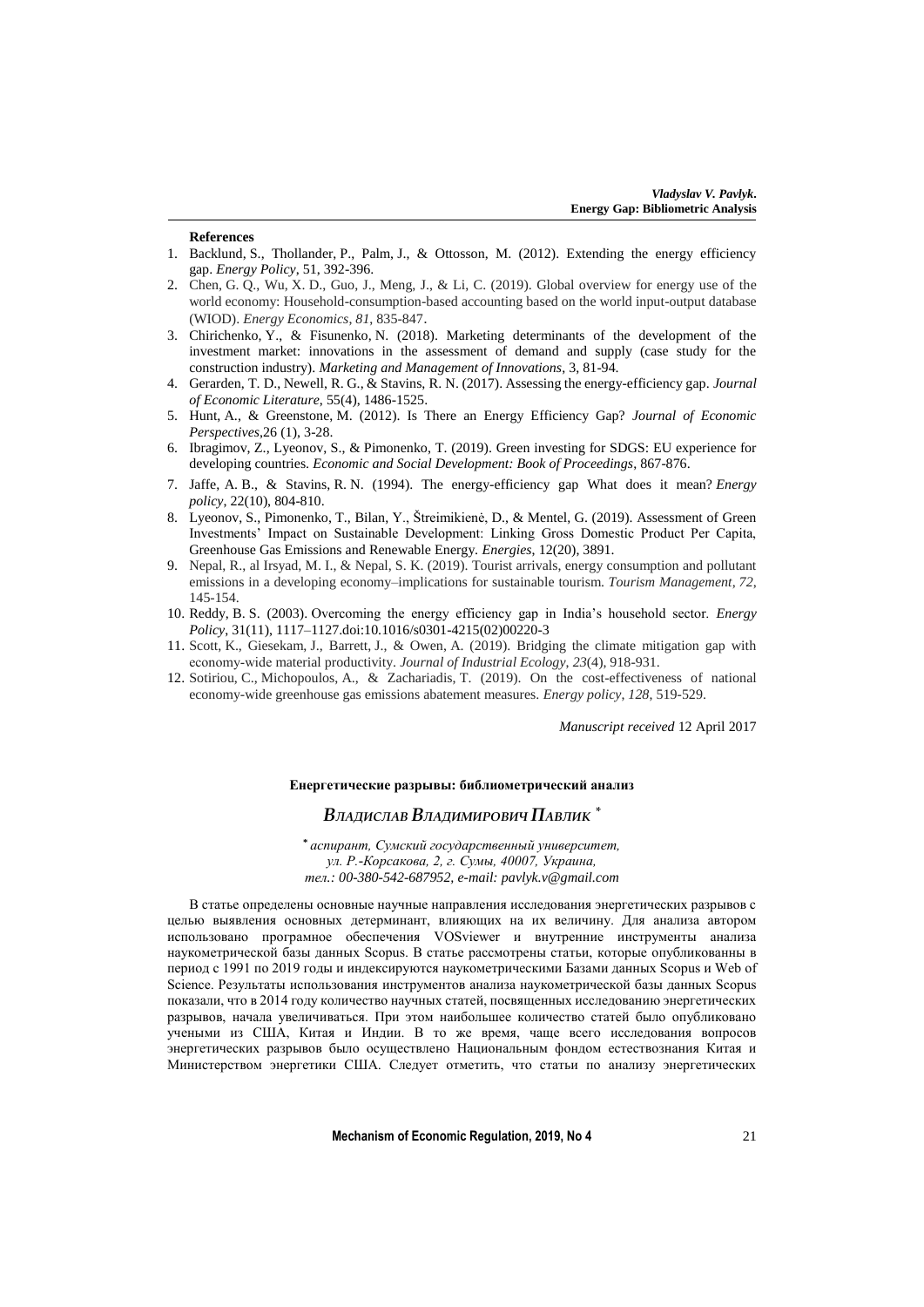#### *В. В. Павлик.*  **Енергетичні розриви: бібліометричний аналіз**

разрывов опубликовано в таких высоко рейтинговых журналах как: Journal of Economic Perspectives, Economic Modelling, Functional Ecology. Полученные результаты показали, что тема энергетического разрыва коррелирует с современными тенденциями распространения вопросов достижения устойчивого развития и увеличения удельного веса зеленой энергетики в общем энергобалансе страны. На основании полученных данных VOSviewer было выделено 8 кластеров массива научных статей, которые исследовали энергетические разрывы с разных точек зрения. Первый кластер включал таки ключевые слова как: энергоэффективность, энергосбережение, энергоэффективность и просчее. К третьему кластеру вошли статьи, посвященные анализу стабильности и изменению климата. Второй и четвертый кластеры были сосредоточены на инженерно-технологических аспектах энергетических разрывов. Третий кластер расположен ближе всего к первому кластеру, что позволяет выделить следующие параметры энергетического разрыва: устойчивость; разрыв энергоэффективности; удельный вес возобновляемых источников энергии. Такая тенденция позволяет сделать вывод, что энергетический разрыв следует анализировать с экономической и управленческой точки зрения с целью разработки и внедрения действенных механизмов и инструментов их минимизации. Кроме того, результаты исследования позволили выделить следующие группы параметров-воздействия на величину энергетического разрыва: технологические; экологические; энергоэффективности; устойчивого развития.

*Ключевые слова:* энергетика, энергоэффективность, зеленый энергетика, разрыв, метаанализ, Scopus, Web of Science.

> *Mechanism of Economic Regulation,* 2019, No 4, 16–23 *ISSN* 1726-8699 (print)

### **Еенергетичні розриви: бібліометричний аналіз**

## *ВЛАДИСЛАВ ВОЛОДИМИРОВИЧ ПАВЛИК \* ,*

*\* аспірант, Сумський державний університет, вул. Р.-Корсакова, 2, м. Суми, 40007, Україна, тел.: 00-380-542-687952, e-mail: pavlyk.v@gmail.com*

У статті визначено основні наукові напрями дослідження енергетичних розривів з метою виявлення основних детермінант, що впливають на їх величину. Для аналізу автором використано програмне забезпечення VOSviewer та внутрішні інструменти аналізу наукометричної бази даних Scopus. У статті розглянуто статті, що опубліковані у період з 1991 по 2019 роки та індексуються наукометричними базаами даних Scopus та Web of Science. Результати використання інструментів аналізу наукометричної бази даних Scopus показали, що в 2014 році кількість наукових статей, присвячених дослідженню енергетичних розривів, почала збільшуватися. При цьому найбільша кількість статей було опубліковано вченими з США, Китаю та Індії. У той же час, найчастіше дослідження питань енергетичних розривів було профінансовано Національним фондом природознавства Китаю та Міністерством енергетики США. Слід відмітити, що статті щодо аналізу енергетичних розривів опубліковано у таких високо рейтингових журналах як: Journal of Economic Perspectives, Economic Modelling, Functional Ecology. Отримані результати показали, що тема енергетичного розриву корелює з сучасними тенденціями поширення питань сталого розвитку та зеленої енергетики. Дані VOSviewer дозволили виокремити 8 кластерів масиву наукових статей, які досліджували енергетичні розриви з різних точок зору. Перший кластер включав такі ключові слова: енергоефективність, енергозбереження, енергоефективність тощо. До третього кластеру увійшли статті, що присвячені аналізу стабільності та зміні клімату. Другий та четвертий кластери були зосереджені на інженерно-технологічних аспектах енергетичних розривів. Третій кластер розташований найближче до першого кластеру, що дає підстави виокремити наступні параметри енергетичного розриву: стійкість; розрив енергоефективності; питома відновних джерел енергії.

22 **Механізм регулювання економіки, 2019, № 4**